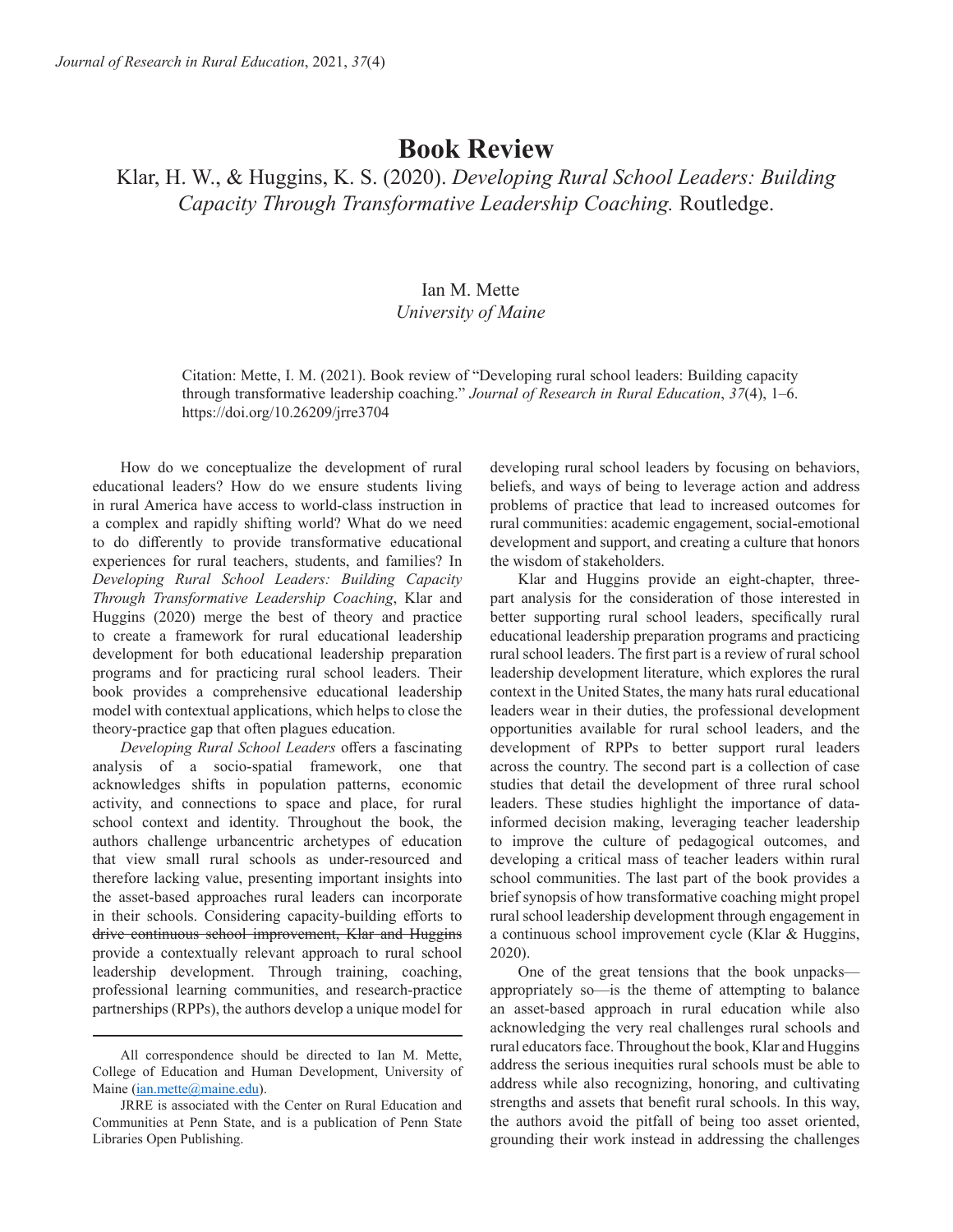of rural education in the United States while simultaneously critiquing the inequitable structures many rural schools face in an urbancentric education system.

The first chapter provides an important foundation, perhaps for readers less familiar with rural education contexts, for how rural schools are classified, including but not limited to descriptively, economically, and spatially. The use of National Center for Education Statistics (NCES) and U.S. Census Bureau classifications allows the authors to address factors that influence rural schools and communities (Thier et al., 2021), namely political context (one-sizefits-all curricula and funding policies that are typically considered detrimental to rural communities), economic context (socio-spatial variables related to lack of access to jobs and resources usually centered in urban cores and service hubs), demographic context (shifting populations patterns based on globalization and outmigration of educated and skilled workers), and socio-cultural contexts (misconceptions of rural areas, tightknit communities, and the very real pressures young rural people feel to strive for aspirations to leave). These four factors lead to professional and personal challenges, such as the negative impact of inadequate resources on instructional programs, high teacher and principal turnover, heavy workloads for principals, professional and personal isolation, and lack of work-life balance (DeFeo & Tran, 2019; Oyen & Schweinle, 2021; Pendola & Fuller, 2018). As mentioned earlier, however, the authors rightly point out the Janusian thinking that rural characteristics or rural communities can also serve as assets. Tightknit rural networks are highly capable of fostering trust, leveraging communication, and using social capital to drive educational outcomes through various school-community partnerships (Zuckerman, 2019). In this chapter, the authors nicely set the stage to allow the reader to fully understand the contextual landscape of rural school leadership.

The value of what Klar and Huggins propose in their book is not tied to a radical new theory about rural educational leadership development, but rather in their sensical approach that is so often lacking in academic literature. In Chapter 2 they answer a very practically grounded question of "What should rural school leaders be developed to do?" In short, the answer is they need to learn to be capacity builders, specifically focusing on continuous development of their own leadership capacity, the ability to engage in interpersonal development to mobilize others, the organizational development of a school building to engage in continuous school improvement, and investment in the capacity of the community to connect rural stakeholders and community groups more deeply to the school system. Given the nature of rural school systems, rural school leaders must encourage in other staff members the ability to help lead through distributive leadership efforts that target instructional and organizational improvement (Wallin et

al., 2019; Wieczorek & Manard, 2018; Zuckerman et al., 2018). By focusing on developing the capacity of others, as well as the needs of the community, rural school leaders can implement continuous school improvement efforts in contextually relevant ways. Especially in rural communities, it is incredibly important for school leaders to interweave their personal backgrounds into their professional work, leverage professional knowledge about teaching and learning to empower others to help lead, purposefully guide a shared vision of the work, and harness the power of familial relationships to honor the complexity and history of rural spaces (Harmon, 2018; Schmitt-Wilson et al., 2018).

The third chapter feels as though it is one of the less developed sections of the book, particularly as it relates to professional development for rural school leaders and why or how rural school leaders should be supported to grow as professionals within a rural context. As noted by Rowland (2017), there is a need across rural America to develop effective rural school leaders to ensure that high-quality principals are equitably distributed as well as to reduce turnover in rural schools. Klar and Huggins (2020) attempt to make the argument that retaining and supporting ongoing rural school principal growth can be accomplished through rural leadership professional development networks that address the unique challenges of rural school principals, especially when "leaders hired with little administrative experience can find the challenges of wearing many hats and working in professional isolation while balancing school and community demands to be particularly challenging" (p. 48). However, I found myself wanting to read more about how these professional development opportunities could be contextually applied in rural settings in ways in which they have not been previously. As the authors rightly point out, focusing on adult learning, increasing rural-relevant professional learning opportunities, and developing leadership coaching opportunities within a rural paradigm are all critical to rural school leadership development (Orphan & McClure, 2019). However, access to RPPs that are dedicated to making a difference in rural schools that honor and value rurality (Wargo et al., 2021) is an opportunity that very few rural schools and communities have at their disposal. As such, there is a great need to expand these opportunities throughout rural America, and highlighting the benefits of a rural-serving RPP is what helps distinguish the contributions made in this book.

In the fourth chapter Klar and Huggins (2020) describe how a three-year RPP process led to the development of the Leadership Learning Community (LLC), a "two-year, cross-district, job-embedded leadership development initiative that emphasized leadership coaching and learning in professional communities" (p. 67). Perhaps the most powerful chapter for the book's primary audience instructors in rural educational leadership preparation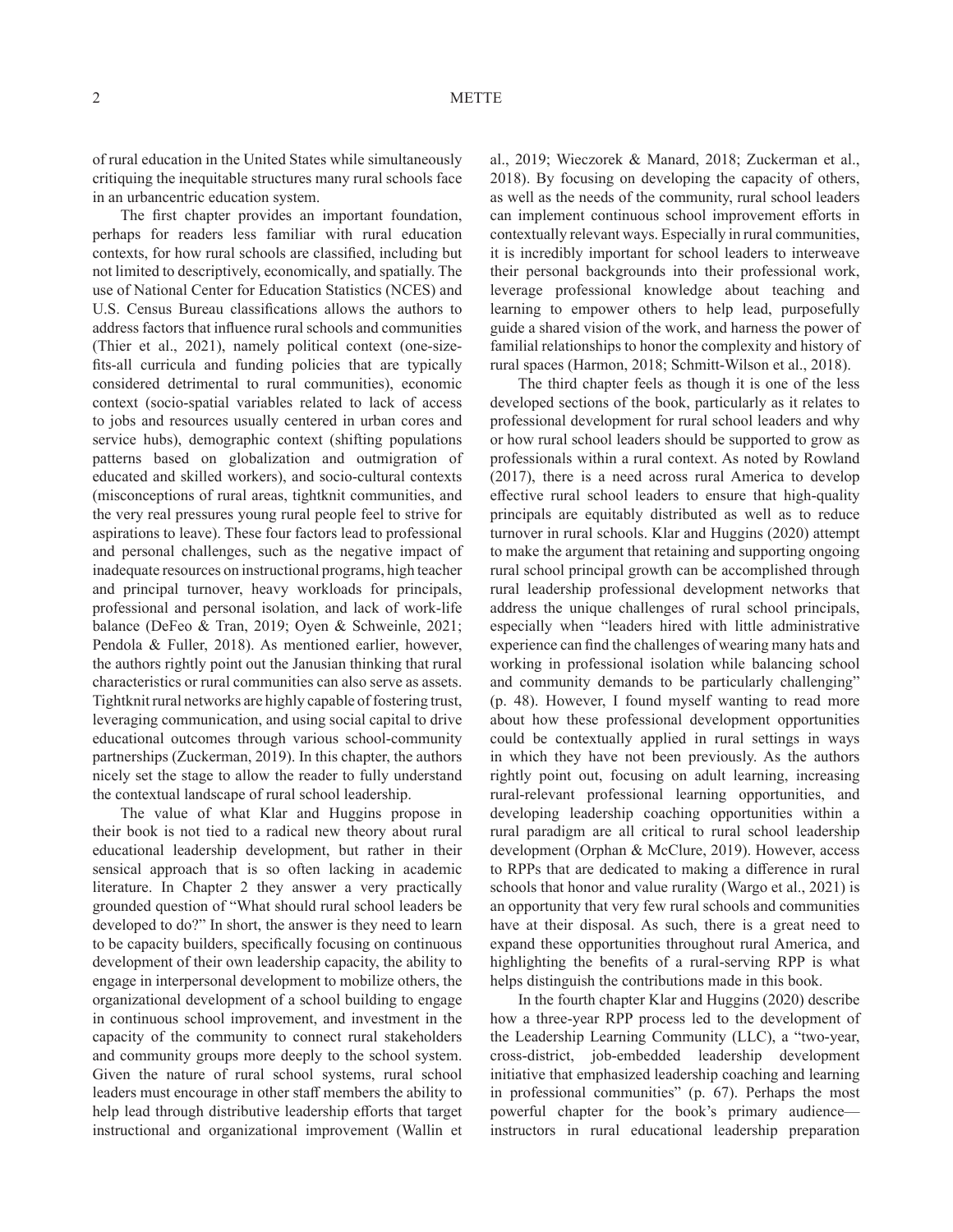programs and/or practicing rural school leaders—to consider in their support of rural education development is how Klar and Huggins (2020) detail the LLC selection process, which includes a commitment to the action research cycle, instructional leadership, attention to school culture, and alignment of beliefs and behaviors between leaders and those coaching leadership (Davidson & Butcher, 2019; Hvidston & McKim, 2019). It is through the creation and ongoing development of leadership laboratories like the LLC that rural leaders are able to value place, people, and the purpose of rural schools in order to facilitate increased student outcomes through personalized leadership that leverages professional knowledge. The authors point out the importance of the interpersonal connections created through the LLC, specifically the creation of a safe space that uses norms and values to drive collective learning, reflection, and connection that lead to more sustainable outcomes for rural school stakeholders and communities (Reading et al., 2019; Rooks, 2018). As noted throughout the book, it is imperative to create rural education communities that allow educators, students, and stakeholders alike to wrestle with the challenges of rural education systems and collaboratively envision what a redesigned and reconstructed system might look like.

The second part of the book provides case studies of three LLC leaders. These case studies describe the "transformative leadership coaching model and the various activities intended to support both coaches and leaders in learning to utilize action research to advance continuous school improvement efforts" (Klar & Huggins, 2020, p. 86). Using a framework that allows the reader to understand the nuances of each case study, the authors provide leadership context, coach background, identification of and focus on a problem of practice, the process of engaging in action research, data analysis to inform school improvement, and next steps for leadership development. Much of the framing for this type of leadership development appears to be based on the reconceptualization of what it means to be a scholarpractitioner and is grounded in the work of the Carnegie Project for the Educational Doctorate (Latta & Wunder, 2012; Perry & Carlson, 2013). This approach is particularly useful to rural leadership preparation programs to help close the theory-practice gap on how to help develop rural school leaders, but it is also useful to practitioners in the field who might want to use the authors' work as a book study to improve leadership in situ (Buss, 2018; Hesbol et al., 2020). The focus of all the cases therefore contributes to the goal of cultivating the use of the action research cycle to drive continuous school improvement and leadership development efforts for rural school leaders (Glanz, 2016).

Chapter 5 focuses on enhancing the use of data to drive instructional improvement, specifically the ability of Isabella, the assistant principal of an elementary school in the case, to grow as a facilitator, communicator, and instructional leader who could help drive improvements to the delivery of the curriculum. Chapter 6 details a case in which the instruction coach of an elementary school, Charlotte, focuses on developing teacher leadership to drive ongoing school improvement efforts, particularly how it translates to reinforcement of motivation and the importance of recognizing the efforts of teacher leadership. Chapter 7 describes how Hunter, a high school principal, wanted to increase teacher-led professional development opportunities and how this activity translated into increased enrichment and remediation opportunities for students. The three cases offer important examples of what rural school leadership development might entail if rural schools can partner with RPPs *as well as* leverage additional resources to help restructure educational organizations.

In the eighth and final chapter, Klar and Huggins (2020) discuss opportunities as well as challenges for rural school leadership development. While the authors do a nice job acknowledging the opportunities—including leveraging the strength of an RPP, the creation of a rural network through the LLC, and the use of adult learning theory to increase leadership and organizational capacity—there seems to be something of a lack of recognition of some of the challenges to rural school leadership development. In large part this gap is likely due to the attempt to move away from deficit thinking about the performance of rural schools (Azano & Biddle, 2019; Cervone, 2018; Howley et al., 2018), which rural scholars and practitioners will certainly understand. Books on rural leadership development could benefit, however, from honoring more of the real challenges for rural stakeholders (Klocko & Justis, 2019; Li, 2019), both in PK–12 and higher education, which should include conversations about paradigm shifts from outdated thinking about what school *is* and instead focus on what school *could be* (Comber, 2015; Reynolds, 2017). That said, addressing these challenges needs to include engagement with community members to consider how this process might work in practice. The tension within rural communities has always been between maintaining history and tradition and giving young people a path forward so they have the ability or option to stay if they so choose (Moffa & McHenry-Sorber, 2018; Schulte, 2018). Rural educational leaders will need to engage in this type of community building as well.

In general, this work is refreshing, insightful, and needed. One of the great strengths of the book is the artful melding of theories in the first four chapters. For example, Figure 1.1 (p. 7), Figure 2.3 (p. 39), and Figure 4.2 (p. 82) all provide important heuristic devices to understand more deeply how to develop contextually relevant rural school leaders. Specifically, Figure 1.1 provides a framework for defining the contextual influences of rural schools, Figure 2.3 provides a paradigm for more deeply understanding the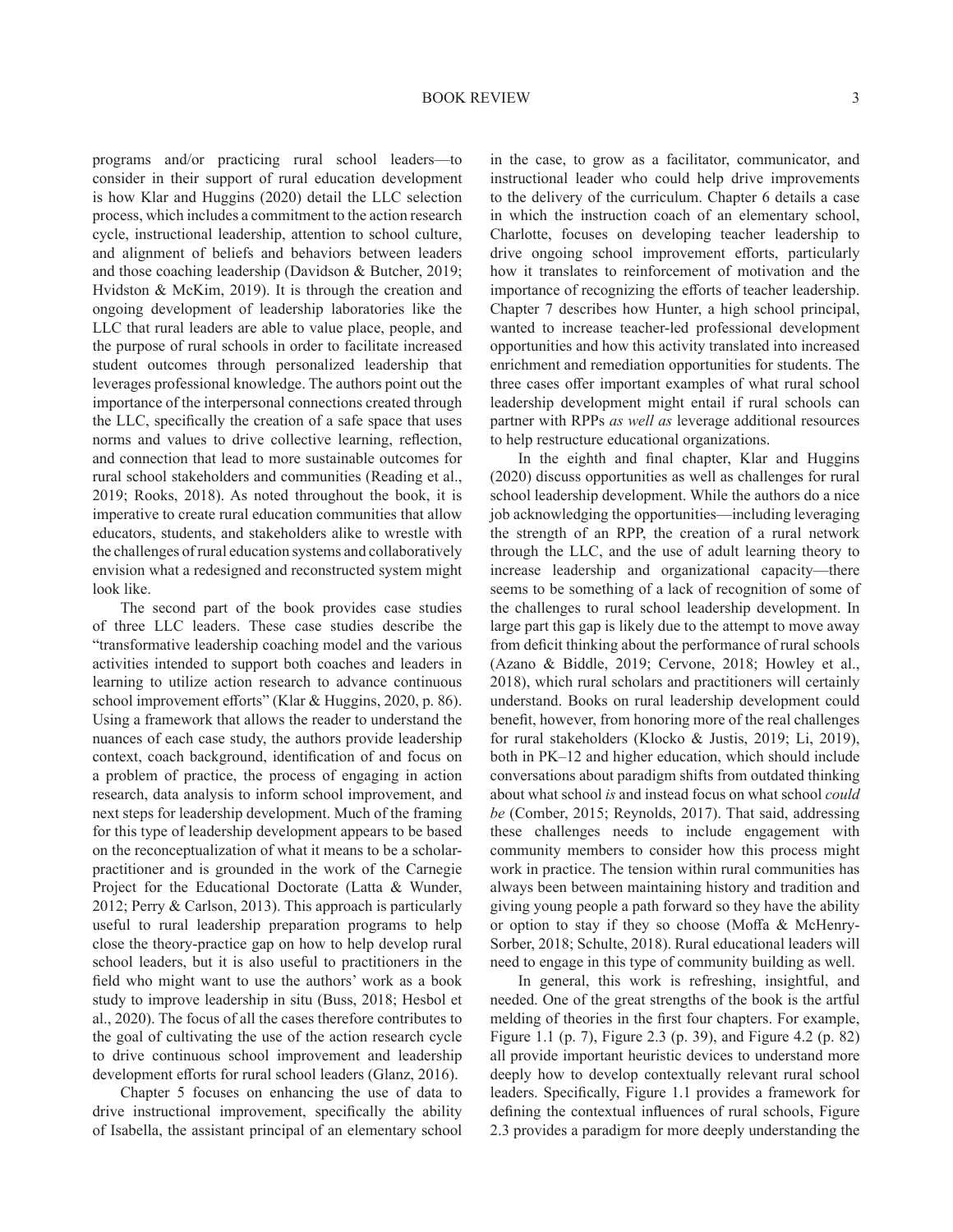role of schools in a rural community context, and Figure 4.2 defines contextually relevant rural school leadership development. Klar and Huggins (2020) provide timely insights about the important and yet underdeveloped science and art of rural school leadership development, particularly as it relates to the place, people, and purpose that rural educational systems serve, as well as demographics and socio-cultural factors (McHenry-Sorber & Budge, 2018; Williams & Grooms, 2015). Any university system or RPP with a rural focus should look closely at Klar and Huggan's book as a resource, not only for practitioners but also for instructors and coaches as they frame their support structures.

Another related strength of the book is how it focuses on the intersection of adult learning (Drago-Severson et al., 2013; Mezirow, 2000) and vulnerability in educational leadership (Ackerman & Maslin-Ostrowski, 2002). As such the authors provide a great foundation for rural school leadership development as it relates to acknowledging personal backgrounds, honoring familial relationships, and valuing place and complexity of rural spaces (Hansen, 2018). With their focus on the development of rural leaders, the authors' contributions can help in the creation of support structures that are more relevant for rural school leaders.

Retaining and supporting ongoing rural school principal growth can be accomplished through rural leadership professional networks that foster the development of a socio-spatial framework for rural school leadership using context and identity. As addressed by the authors, the unique challenges of rural school principals can be overwhelming at times, especially when "leaders hired with little administrative experience can find the challenges of wearing many hats and working in professional isolation while balancing school and community demands to be particularly challenging" (Klar & Huggins, 2020, p. 48). However, moving away from urbancentric archetypes that contribute to defining rural schools as deficient is a crucial step, as are shifting focus on rural school leadership development toward adult learning, increasing ruralrelevant professional learning opportunities, and developing leadership coaching opportunities within a rural paradigm (Glover et al., 2016). That said, what helps distinguish the contributions made in this book is access to a RPP that is dedicated to making a difference in rural schools and that honors and values rurality, particularly how rural school leaders can lead continuous school improvement efforts in contextually relevant ways if given the right resources and supports, such as a rural-serving RPP. For rural scholars and practitioners alike, this book provides an incredible framework to support the work of reimagining rural education in the 21st century.

## **References**

- Ackerman, R. H., & Maslin-Ostrowski, P. (2002). *The wounded leader: How real leadership emerges in times of crisis*. Jossey-Bass.
- Azano, A. P., & Biddle, C. (2019). Disrupting dichotomous traps and rethinking problem formation for rural education. *The Rural Educator*, 40(2), 4–11. https:// doi.org/10.35608/ruraled.v40i2.845
- Buss, R. R. (2018). Using action research as a signature pedagogy to develop EdD students' inquiry as practice abilities. *Impacting Education*, 3(1). https://doi. org/10.5195/ie.2018.46
- Cervone, J. (2018). Imagining the rural future: A response to Howley, Clifton & Howley. *Journal of Research in Rural Education*, *33*(7), 1–3. https://jrre.psu.edu/sites/ default/files/2019-08/33-7.pdf
- Comber, B. (2015). *Literacy, place, and pedagogies of possibility*. Routledge.
- Davidson, S. L., & Butcher, J. (2019). Rural superintendents' experiences with empowerment and alignment to vision in the application of principle-Centered leadership. *The Rural Educator*, *40*(1), 63–72. https://doi.org/10.35608/ ruraled.v40i1.533
- DeFeo, D. J., & Tran, T. C. (2019). Recruiting, hiring, and training Alaska's rural teachers: How superintendents practice place-conscious leadership. *Journal of Research in Rural Education*, *35*(2), 1–17. https://jrre. psu.edu/sites/default/files/2019-06/35-2.pdf
- Drago-Severson, E., Blum-DeStefano, J., & Asghar, A. (2013). *Learning for leadership: Developmental strategies for building capacity in our schools*. Corwin.
- Glanz, J. (2016). Action research by practitioners: A case study of a high school's attempt to create transformational change. *Journal of Practitioner Research*, *1*(1), 1–23. https://doi.org/10.5038/2379- 9951.1.1.1027
- Glover, T. A., Nugent, G. C., Chumney, F. L., Ihlo, T., Shapiro, E. S., Guard, K., Koziol, N., & Bovaird, J. (2016). Investigating rural teachers' professional development, instructional knowledge, and classroom practice. *Journal of Research in Rural Education, 31*(3), 1–16. https://jrre.psu.edu/sites/default/ files/2019-08/31-3.pdf
- Hansen, C. (2018). Why rural principals leave. *The Rural Educator*, *39*(1), 41–53. https://doi.org/10.35608/ ruraled.v39i1.214
- Harmon, H. L. (2018). Collaboration: A partnership solution in rural education. *The Rural Educator*, *38*(1), 1–5. https://doi.org/10.35608/ruraled.v38i1.230
- Hesbol, K. A., Bartee, J. S., & Amiri, F. (2020). Activism in practice: The influence of a rural school leader's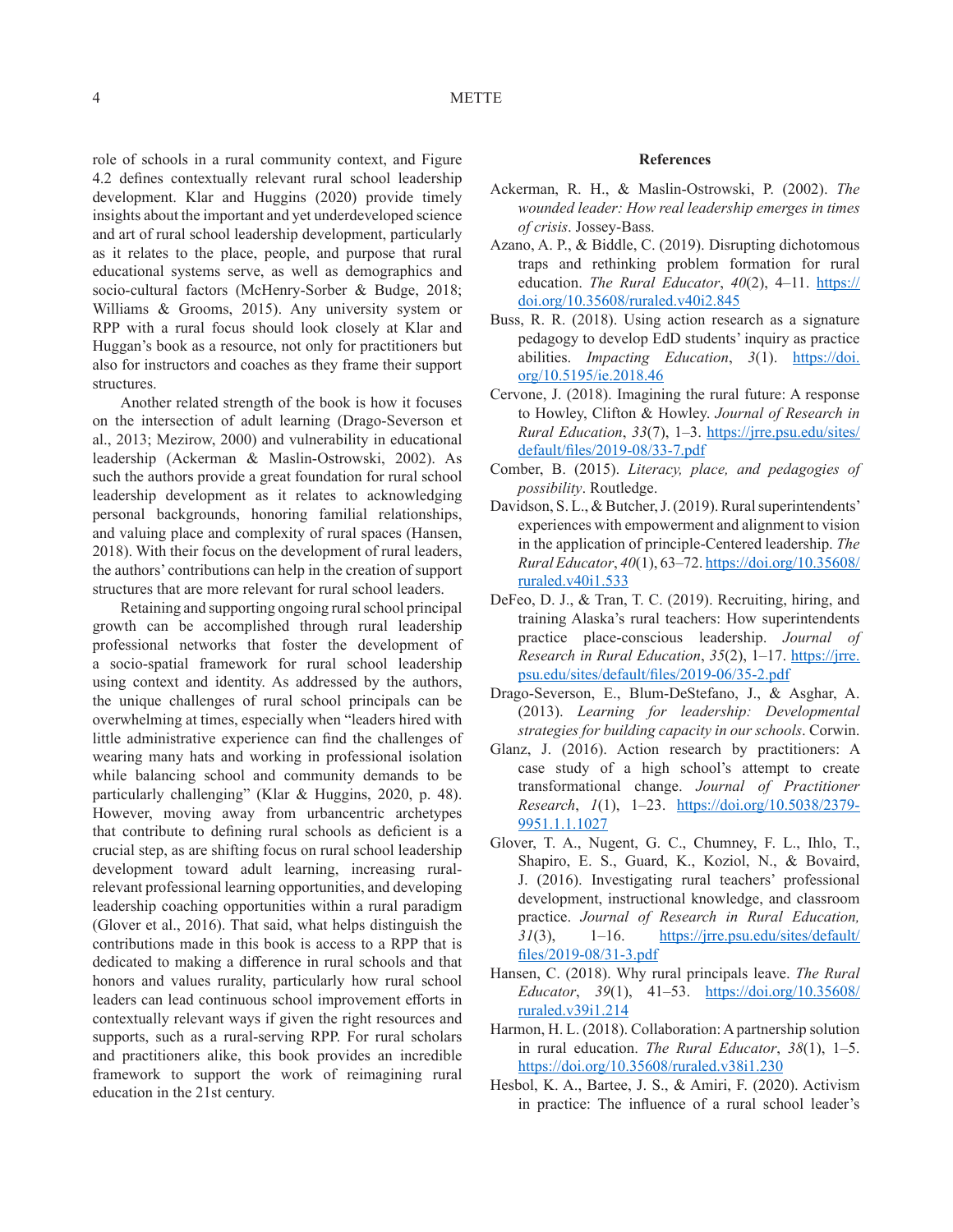beliefs and practices in disrupting historical patterns of underachievement in traditionally marginalized students. *Impacting Education*, *5*(2), 33–43. https://doi. org/10.5195/ie.2020.134

- Hvidston, D., & McKim, C. A. (2019). Superintendents' perceptions regarding the supervision and evaluation of principals in a rural state. *The Rural Educator*, *40*(3), 14–22. https://doi.org/10.35608/ruraled.v40i3.779
- Howley, C. B., Clifton, J., & Howley, A. (2018). Equality, history and an end to whiteness. *Journal of Research in Rural Education*, *33*(8), 1–3. https://jrre.psu.edu/sites/ default/files/2019-08/33-8.pdf
- Klar, H. W., & Huggins, K. S. (2020). *Developing rural school leaders: Building capacity through transformative leadership coaching*. Routledge.
- Klocko, B., & Justis, R. J. (2019). Leadership challenges of the rural school principal. *The Rural Educator*, *40*(3), 23–34. https://doi.org/10.35608/ruraled.v40i3.571
- Latta, M. M., & Wunder, S. W. (2012). *Placing practitioner knowledge at the center of teacher education: Rethinking the policies and practices of the educational doctorate*. Information Age.
- Li, X. (2019). Challenging both rural advantage and disadvantage narratives: The effects of family factors on American student college expectations in the early 2010s*. Journal of Research in Rural Education*, *35*(5), 1–16. https://jrre.psu.edu/sites/default/ files/2019-07/35-5\_0.pdf
- McHenry-Sorber, E., & Budge, K. (2018). Revisiting the rural superintendency: Rethinking guiding theories for contemporary practice. *Journal of Research in Rural Education, 33*(3), 1–15. https://jrre.psu.edu/sites/ default/files/2019-08/33-3.pdf
- Mezirow, J. (2000). Learning to think like an adult. Core concepts of transformation theory. In J. Mezirow & Associates (Eds.), *Learning as transformation: Critical perspectives on a theory in progress* (pp. 3–34). Jossey-Bass.
- Moffa, E., & McHenry-Sorber, E. (2018). Learning to be rural: Lessons about being rural in teacher education programs. *The Rural Educator*, *39*(1), 26–40. https:// doi.org/10.35608/ruraled.v39i1.213
- Oyen, K., & Schweinle, A. (2021). Addressing teacher shortages in rural America: What factors help new teachers apply to teach in rural settings? *The Rural Educator*, *41*(3), 12–25. https://doi.org/10.35608/ ruraled.v41i3.923
- Orphan, C. M., & McClure, K. R. (2019). An anchor for the region: Examining a regional comprehensive university's efforts to serve its rural, Appalachian community. *Journal of Research in Rural Education*, *35*(9), 1–19. https://jrre.psu.edu/sites/default/ files/2019-12/35-9.pdf
- Pendola, A., & Fuller, E. J. (2018). Principal stability and the rural divide. In E. McHenry-Sorber & D. Hall (Eds.), The diversity of rural educational leadership [Special issue]. *Journal of Research in Rural Education*, *34*(1), 1–20. https://jrre.psu.edu/sites/ default/files/2019-06/34-1.pdf
- Perry, J. A., & Carlson, D. L. (2013). *In their own words: A journey to the stewardship of the practice in education*. Information Age.
- Reading, C., Khupe, C., Redford, M., Wallin, D., Versland, T., Taylor, N., & Hampton, P. (2019). Educating for sustainability in remote locations. *The Rural Educator*, *40*(2), 43–53. https://doi.org/10.35608/ruraled. v40i2.849
- Reynolds, W. M. (2017). *Forgotten places: Critical studies in rural education*. Peter Lang.
- Rooks, D. (2018). The unintended consequences of cohorts: How social relationships can influence the retention of rural teachers recruited by cohort-based alternative pathway programs. *Journal of Research in Rural Education, 33*(9), 1–22. https://doi.org/10.18113/ P8JRRE3309
- Rowland, C. (2017). *Principal professional development: New opportunities for a renewed state focus*. American Institutes for Research, Education Policy Center.
- Schmitt-Wilson, S., Downey, J. A., & Beck, A. E. (2018). Rural educational attainment: The importance of context. *Journal of Research in Rural Education*, *33*(1), 1–14. https://jrre.psu.edu/sites/default/ files/2019-08/33-1.pdf
- Schulte, A. K. (2018). Connecting to students through place. *The Rural Educator*, *39*(2), 13–20. https://doi. org/10.35608/ruraled.v39i2.201
- Thier, M., Longhurst, J. M., Grant, P. D., & Hocking, J. E. (2021). Research deserts: A systematic mapping review of U.S. rural education definitions and geographies. *Journal of Research in Rural Education*, *37*(2), 1–24. https://doi.org/10.26209/jrre3702
- Wallin, D., Newton, P., Jutras, M., & Adilman, J. (2019). "I'm not where I want to be": Teaching principals' instructional leadership practices. *The Rural Educator*, *40*(2), 23–32. https://doi.org/10.35608/ruraled. v40i2.777
- Wargo, E., Budge, K., Carr-Chellman D., & Canfield-Davis, K. (2021). Leadership for rural school district improvement: The case of one statewide research practice partnership. *Journal of Research in Rural Education*, *37*(1), 1–18. https://doi.org/10.26209/ jrre3701
- Wieczorek, D., & Manard, C. (2018). Instructional leadership challenges and practices of novice principals in rural schools. In E. McHenry-Sorber & D. Hall (Eds.), The diversity of rural educational leadership [Special issue].